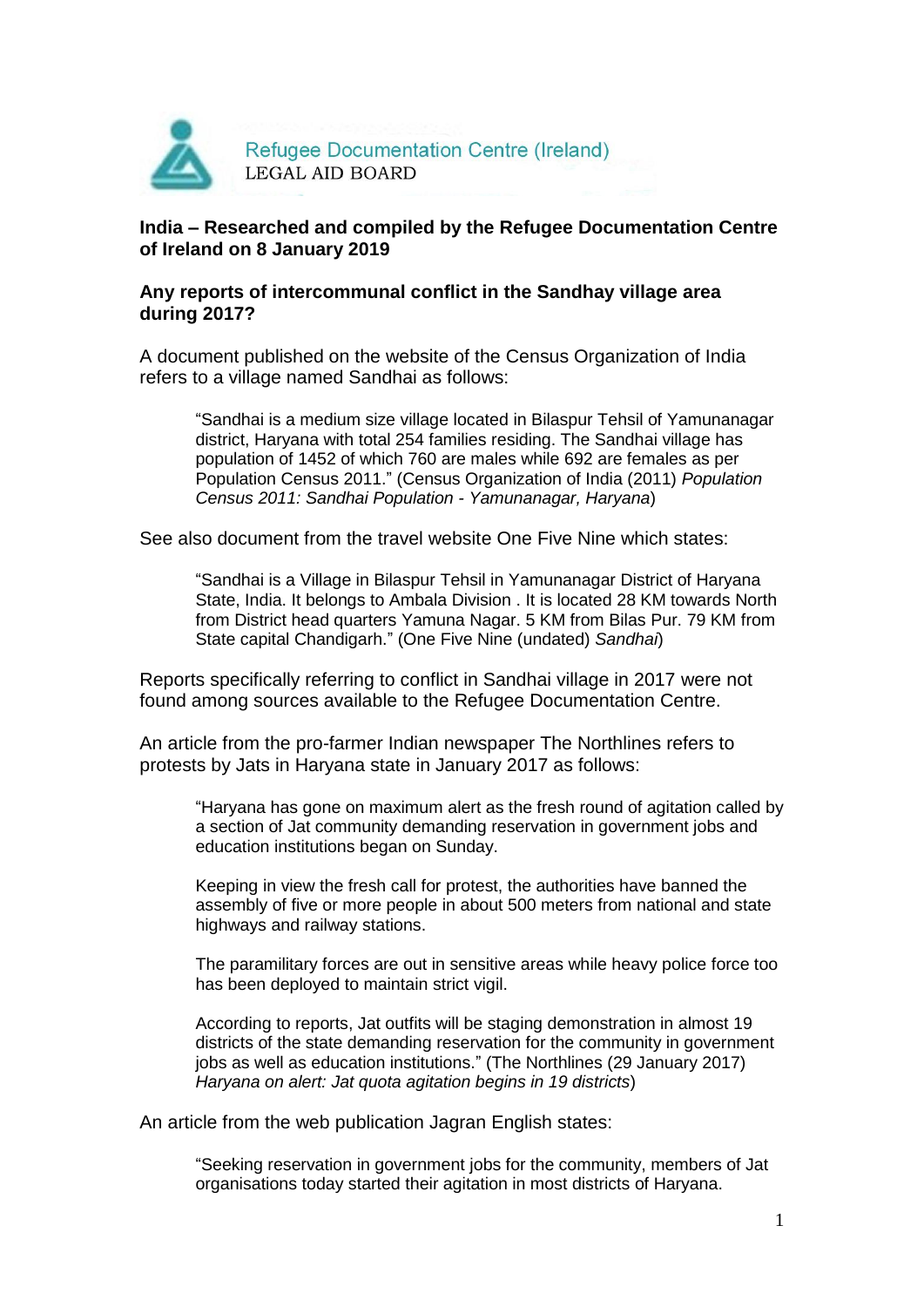The call for the fresh stir has been given by some Jat outfits, especially those owing allegiance to the All India Jat Aarakshan Sangharsh Samiti (AIJASS) headed by Yashpal Malik." (Jagran English (30 January 2017) *Jats Begin Stir In Haryana, Demonstrations Peaceful*)

### An article from the Economic Times states:

"Haryana has been put on maximum alert in view of the call for a fresh round of quota agitation from Sunday given by a section of Jats.

During a similar stir a year ago, there were 30 deaths and widespread destruction of property.

As a precautionary measure, section 144 has already been imposed in sensitive districts, including Rohtak, Sonipat, Jhajjar, and at other places in the state, officials said." (The Economic Times (30 January 2017) *Haryana on alert as jats call for fresh round of quota agitation from today*)

#### An article from the Indian Express states:

"Day two of the Jat quota stir witnessed huge participation of women even as dharnas continued on Monday in the 18 districts of Haryana. All India Jat Aarakshan Sangharsh Samiti (AIJASS) led by Yashpal Malik had called for protests from Sunday demanding withdrawal of cases lodged against 'innocent' youths in the February 2016 violence. The outfit on Monday claimed that representatives of all 36 communities have have extended their support to the dharnas." (Indian Express (31 January 2017) *Jat protest day 2: Women join protest in large numbers*)

See also Indian Express article which states:

"Almost A year later, Haryana is again witnessing Jat quota stir, but with a sharp contrast. Unruly mobs of February 2016 have been replaced by disciplined agitators. This time, not only the government authorities have taken preventive measures, but the agitating Jats are also fighting under the single leadership of Yashpal Malik, president of the All India Jat Aarakshan Sangharsh Samiti (AIJASS). Last February, Chief Minister Manohar Lal Khattar had to call over 100 Jat leaders, including khap chiefs, for talks over the quota demand. Then, the youths had gone out of control as different Jat groups tried to show their strength.

Political leaders were giving inflammatory speeches on caste lines and the government was not able to control them which gave enough ammunition to antisocial elements to turn the agitation into a caste violence that left 30 dead and over 300 injured. But, this time, the government seems alert. Even those BJP leaders, who support reservation for Jats, are exercising restraint while making statements." (Indian Express (31 January 2017) *Jat quota agitation: Then and now, tale of two stirs*)

This response was prepared after researching publicly accessible information currently available to the Research and Information Unit within time constraints. This response is not and does not purport to be conclusive as to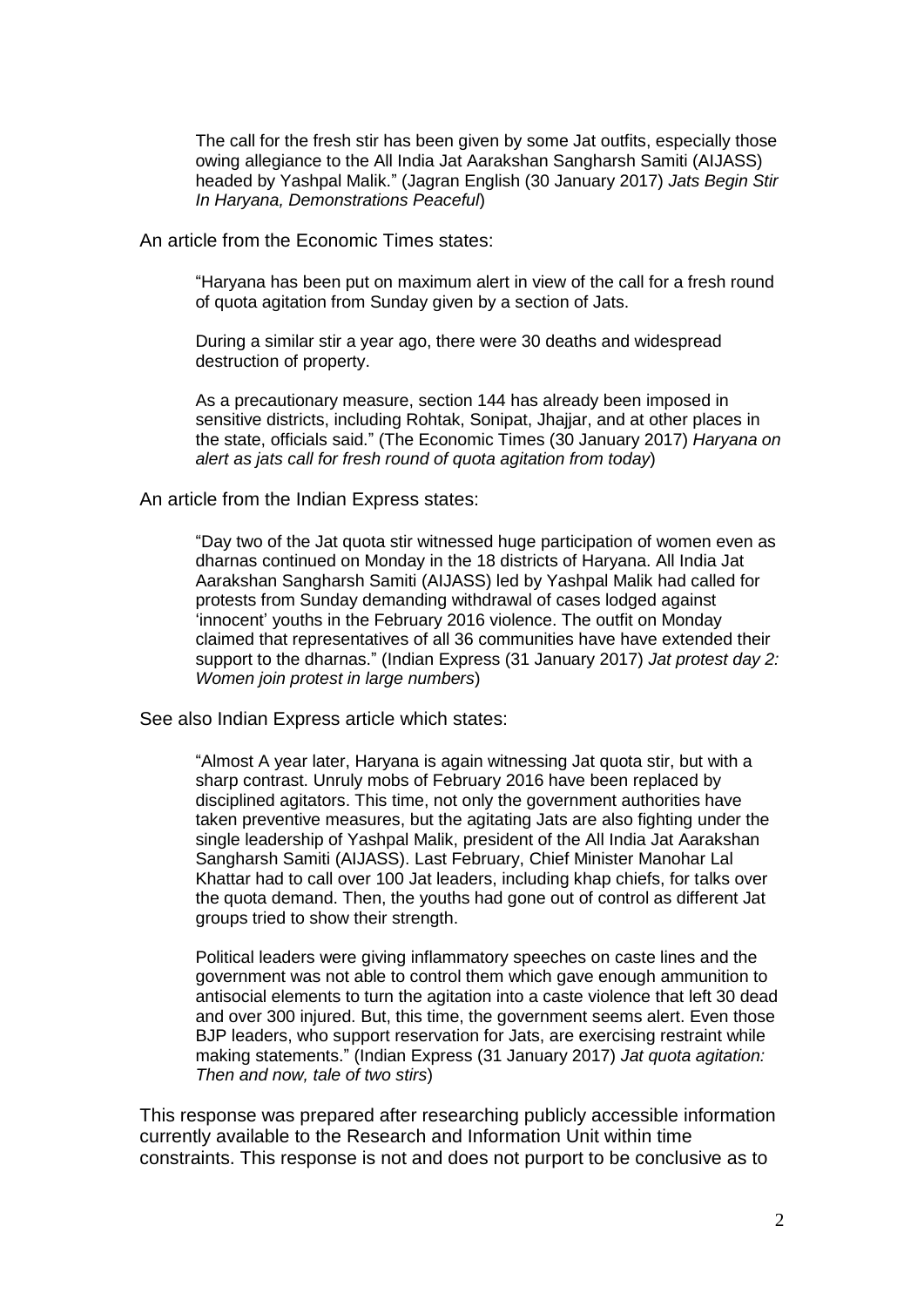the merit of any particular claim to refugee status or asylum. Please read in full all documents referred to.

# **References:**

Census Organization of India (2011) *Population Census 2011: Sandhai Population - Yamunanagar, Haryana* <https://www.census2011.co.in/data/village/58070-sandhai-haryana.html> (Accessed 8 January 2019)

The Economic Times (30 January 2017) *Haryana on alert as jats call for fresh round of quota agitation from today* [https://www.lexisnexis.com](https://www.lexisnexis.com/) (Accessed 8 January 2019) This is a subscription database

Indian Express (31 January 2017) *Jat protest day 2: Women join protest in large numbers* [https://www.lexisnexis.com](https://www.lexisnexis.com/) (Accessed 8 January 2019) This is a subscription database

Indian Express (31 January 2017) *Jat quota agitation: Then and now, tale of two stirs* [https://www.lexisnexis.com](https://www.lexisnexis.com/) (Accessed 8 January 2019) This is a subscription database

Jagran English (30 January 2017) *Jats Begin Stir In Haryana, Demonstrations Peaceful* [https://www.lexisnexis.com](https://www.lexisnexis.com/) (Accessed 8 January 2019) This is a subscription database

The Northlines (29 January 2017) *Haryana on alert: Jat quota agitation begins in 19 districts* [https://www.lexisnexis.com](https://www.lexisnexis.com/) (Accessed 8 January 2019) This is a subscription database

One Five Nine (undated) *Sandhai* <http://www.onefivenine.com/india/villages/Yamunanagar/Bilaspur/Sandhai> (Accessed 8 January 2019)

# **Sources Consulted:**

Electronic Immigration Network European Country of Origin Information Network Google Lexis Nexis